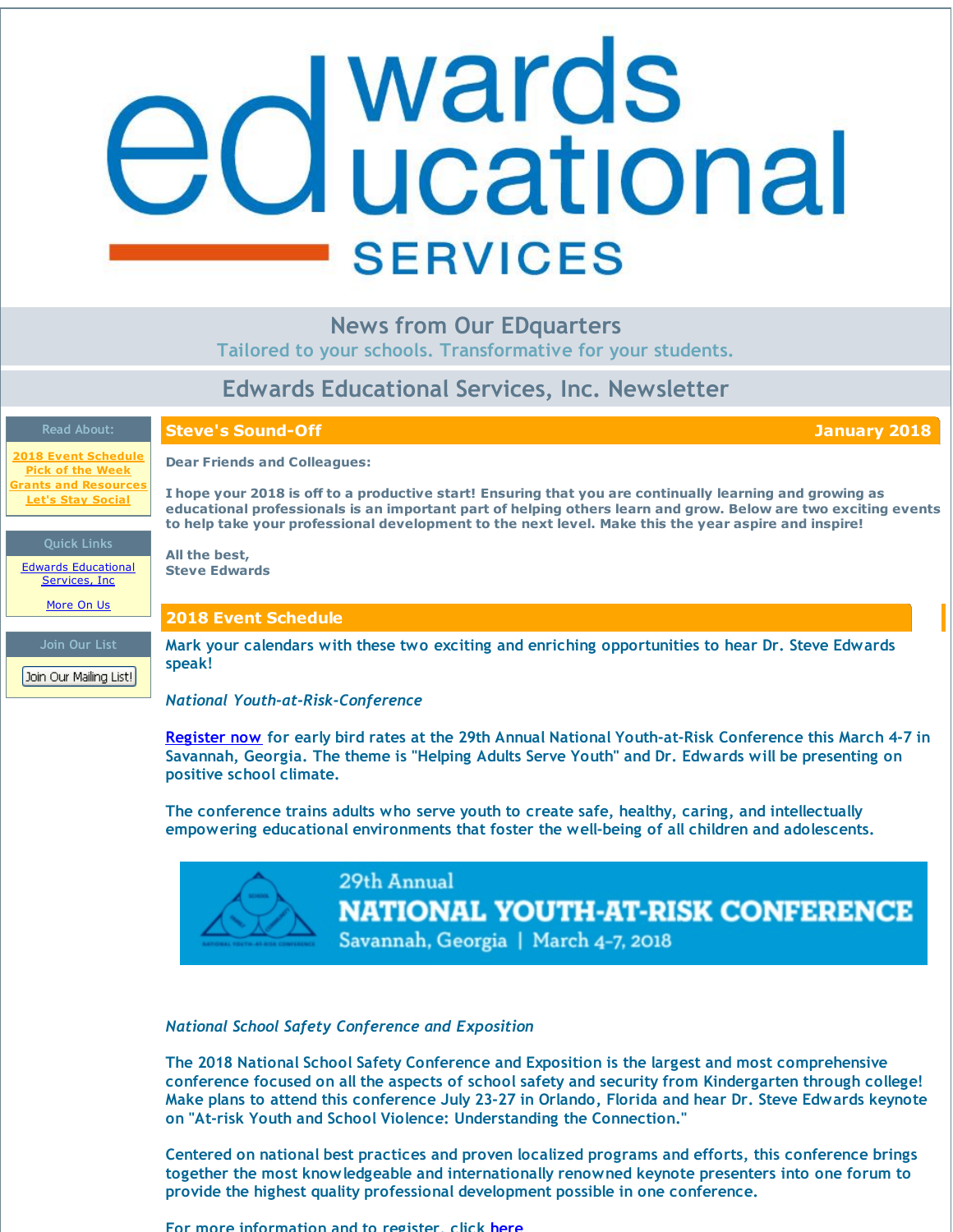**For more information and to register, click here**



## **School Safety Advocacy Council** schoolsafety911.org

## **VEGA is HundrED's Pick of the Week!** 1

**Congrats to Vega [Schools](http://r20.rs6.net/tn.jsp?f=001OApg7Ljn07tfwf5uDseBzxwouhUt4FGoJJtPF2lJgvGwKmmJnQBFrdLYQ8YodjXwNu-ATjZTApkbluFBvY7rARlmoKyJTgYjuzRmDem4qxSXNr30plZ2n2oa6N-ZCe5ExcrWW7xOM3-O8C9Vk1y52DSi0w3unUycj5QRt5v39U4=&c=&ch=) for being featured as HundrED's Pick of the Week! Vega Schools was** recognized as one of the top 100 Global Innovations in Education in 2017 for being a school thoughtfully **designed to facilitate project-based learning, with a school culture centered on flat leadership, collaboration, and international sharing.**



## Vega Schools have a simple ambition to change the world!

Discover what makes Vega schools so outstanding, and how you can bring the power of PBL to your school. Click here.

## **Funding for your Projects**

**Sometimes classroom projects need a little funding to get off the ground. Here are some educational grants to make your best ideas a reality!**

## **Grants and [Resources](http://r20.rs6.net/tn.jsp?f=001OApg7Ljn07tfwf5uDseBzxwouhUt4FGoJJtPF2lJgvGwKmmJnQBFrfeea_hDnRNmm-dUrxW_gxugf1htnAWHZ6c4F_1W4Bk33ZbcVmwqmUPuntOztWV_RxqcAebuzJPDurAM4j6PZ7UxbyFzgnDncDzI_jNz3nF2ecfLvy7zuFe-JiqjMN2IUYUsF2xtKKtm2g6sYXtI2Q8B1w4PXW69b9XcEK02KRsohCGNqj-Y59BG3aHF2aoVcSqaly8kZy229T3owtyzD9w=&c=&ch=)**

*If you'd like EES to work collaboratively with you on a grant, please contact us at steve@edwardsedservices.com*

### **Edwards Educational Services on LinkedIn: Let's Stay Social!**

**Stay on top of all the news happening within Edwards Ed and beyond:**

**Link up with us on our [LinkedIn](http://r20.rs6.net/tn.jsp?f=001OApg7Ljn07tfwf5uDseBzxwouhUt4FGoJJtPF2lJgvGwKmmJnQBFrYqO-WNXZnYn0NCmunxd6IY567_XW1wejds9wISqsy4rcoBIhDsCHOYH6xqL69jop2Q6qoT7k6UwXNEQzeaxmyDvt-4_4bETjDAe4rXZ4q2zqXnyasOv1UiXluwdxtT4zpyfowdK6HSUncBAOim7iuAE0MacQhZqmbNQussLgLZ3S0WXvrl-aKc=&c=&ch=) page!**

**We like you! Have you ['liked'](http://r20.rs6.net/tn.jsp?f=001OApg7Ljn07tfwf5uDseBzxwouhUt4FGoJJtPF2lJgvGwKmmJnQBFraUU2uYsy-NxQdu2aRnwEJ3XkGBk4Q3kw-x4iWEmbSBOuY4UWA81JqnMRREVtvp5XIjKvY4LmC7mc2i84i5i7QHmzQEntEEWbqIEYd_TnNcin7xLE72KHLGA9GMnNeQkrSP1xXr2NmeVmzLxEbYQ0uU=&c=&ch=) us?**

**[Tweet,](http://r20.rs6.net/tn.jsp?f=001OApg7Ljn07tfwf5uDseBzxwouhUt4FGoJJtPF2lJgvGwKmmJnQBFrYqO-WNXZnYnJe9y87zOair4r-MlySslD_LUOgUQ76doqWv6oYHOo3ScuM7V6oQwWwcSQ58wwi5AEPsAfSptDH6W9I8hHfUFZGBaG96tDGzxDbpFC0yvLW3Id-B6xDL_oN2h781crXTV&c=&ch=) tweet!**

### **Edwards Ed Blog**

**Would you like to be a contributor to our [blog](http://r20.rs6.net/tn.jsp?f=001OApg7Ljn07tfwf5uDseBzxwouhUt4FGoJJtPF2lJgvGwKmmJnQBFraexyEbwOfKDqhcf_ABEosao0M99CMjbdOYdcwyobnr54h6M5pE47P32Uc5WKubsNGYdUrw2wqagl85pCyqgJAyLhyxTtolEYKFKQovaE7Y5hP9oIwwZsltm7HBXNc6l0irtyHSrEU63&c=&ch=)? We'd love to hear from you!**

**To share your ideas on education, leadership, and current topics please contact: info@edwardsedservices.com**

#### **All the best,**

The ED Educational Team Edwards Educational Services, Inc.